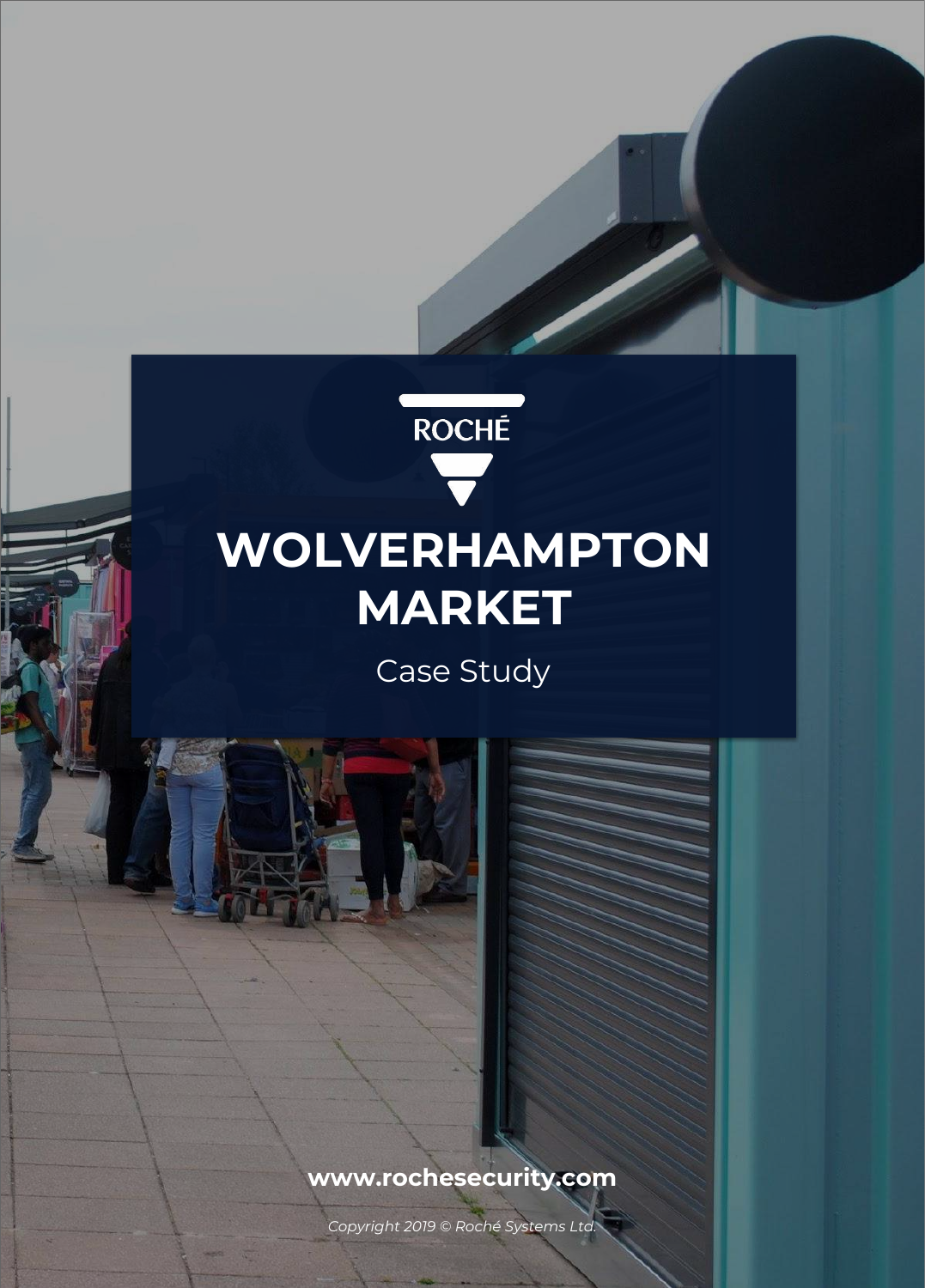# **CASE STUDY**



**ROCHÉ** 

#### **WOLVERHAMPTON MARKET :: T55 SECURITY SHUTTER**

Wolverhampton Market underwent a major overhaul. The project involved closing all of the indoor stalls and moving them elsewhere; mainly into shipping containers which had been specially designed for the purpose. Our T55 security shutters were used on each of the 16 cabins, helping to secure each owners new accomodation and providing valuable piece of mind.



## **WOLVERHAMPTON MARKET**

The market officially re-opened on Tuesday 17th July offering 48 tented stalls and 16 purpose-built cabins. It now has a new modernised outdoor market area and offers customers an array of both traditional and exotic foods.





### **THE PROJECT**

Roché were asked to supply and install 16 insulated aluminium security shutters to help with the rejuvenation of the Market Square. A key design concern was providing a modern solution, in keeping with the brightly coloured units, which also allowed for security at a stall level.

The project was part of a £4.9 million development which saw the indoor stalls relocated to the outdoors.